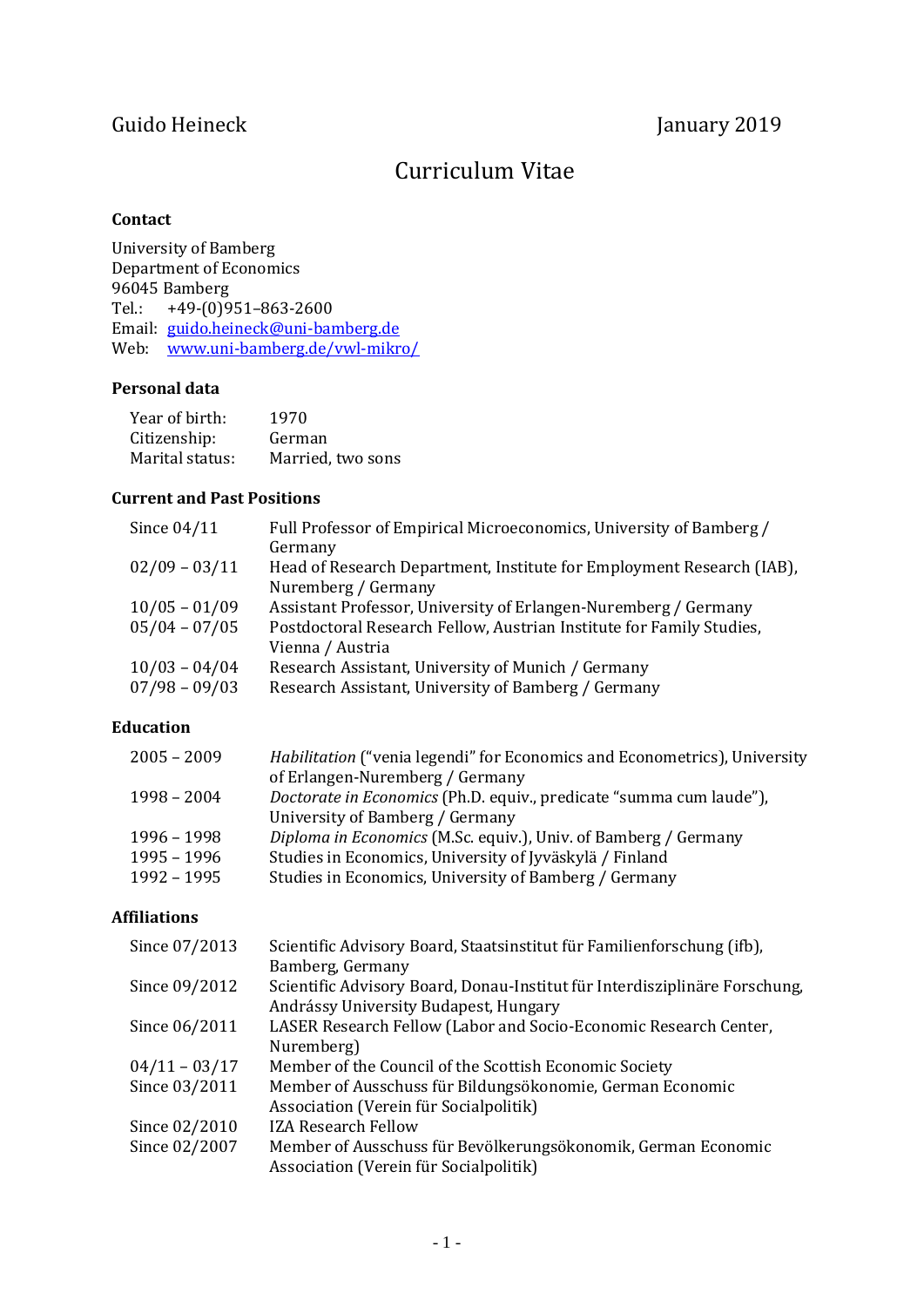#### **Academic management and service**

- Chairman of the PhD committee of the School of Social Sciences, Economics and Business Administration at the University of Bamberg (since 10/2017)
- Member of the Senate of the University of Bamberg (since 10/2017)
- Dean of the School of Social Sciences, Economics and Business Administration at the University of Bamberg (10/2015-09/2017)
- Vice Dean of the School of Social Sciences, Economics and Business Administration at the University of Bamberg (10/2013-09/2015)
- Associate Member of the Expert Committee of the Federal Government's 8th Family Report (2011-2012)
- Member of numerous internal and external review committees for professorships (since 04/2011)

#### **Research Visits**

- Visiting Professor, University of Jyväskylä, Finland, April/May 2015 (four weeks).
- University of Chicago, Chicago / US (following an invitation by Prof. James J. Heckman), July 2008 (one week).
- Deutsches Institut für Wirtschaftsforschung (DIW), Berlin / Germany, March 2006 (two weeks).

# **Teaching Experience**

Since 1998, I have taught various courses (lectures and seminar courses) at the University of Bamberg, the University of Erlangen-Nuremberg, the University of Munich, and at the IAB, at undergraduate, graduate, and post-graduate level, mainly covering issues in Labor Economics, Economics of Education, Microeconomics, and (Micro-)Econometrics. More recently, I started to teach courses covering topics in Economic and Social Inequality as well as covering issues at the intersection of Personality Psychology and Economics.

Since the winter term 2011, I have supervised 75 bachelor's theses, 37 master's theses, 9 PhD theses as second supervisor, and 8 PhD theses (ongoing) as main supervisor.

#### **Research Interests**

Labor Economics, Economics of Education, Population and Health Economics, Personality Psychology and Economics, Economics of Religion

# **Publications – Refereed Journals**

- (1) Does the Transition into Daylight Saving Time affect Students' Performance?, 2017, *Economics of Education Review*, 61, 130-139 (w. S. Herber and J. S. Quis).
- (2) Love Thy Neighbor Religion and prosociality, 2017, *International Journal of Social Economics*, 44 (7), 869-883.
- (3) Born Entrepreneur? Adolescents' Personality Characteristics and Self-Employment in Adulthood, 2017, *Journal of Business Venturing Insights*, 8, 9-12 (w. J. Viinikainen, P. Böckerman, M. Hintsanen, O. Raitakari and J. Pehkonen).
- (4) Working time preferences, hours mismatch and well-being of couples: Are there spillovers?, 2013, *Labour Economics*, 24, 244-252 (w. Ch. Wunder).
- (5) A different look at Lenin's legacy: Risk and Trust in the two Germanies, 2013, *Journal of Comparative Economics*, 41(3), 789-803 (w. B. Süßmuth).
- (6) Parental risk attitudes and children's secondary school track choice, 2012, *Economics of Education Review*, 31(5), 727-743 (w. O. Wölfel).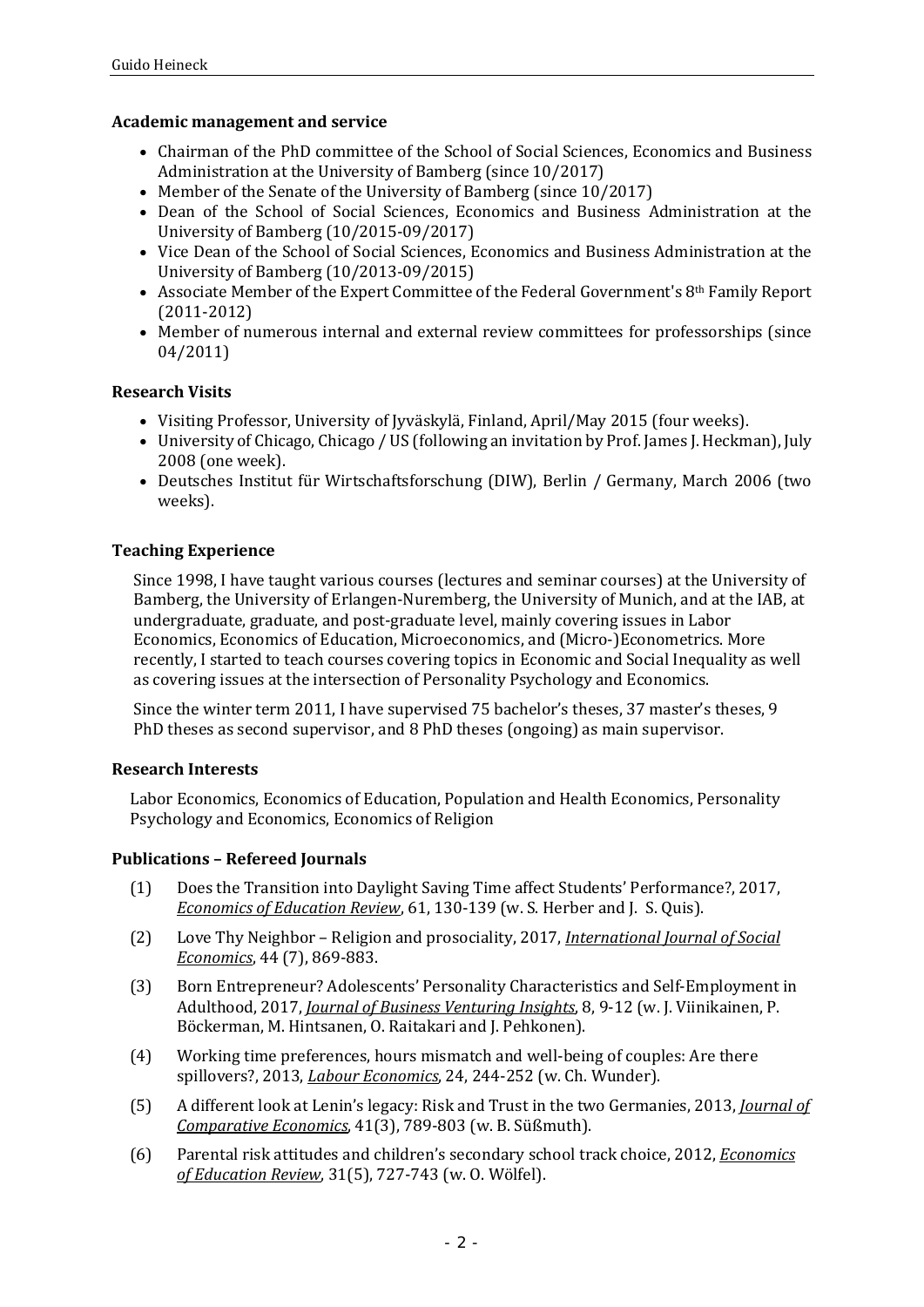- (7) Geschlechtsspezifisches Arbeitsmarktverhalten, Verdienste und Wohlbefinden im Familienkontext, 2012, *Soziale Welt*, Sonderband 19, 209-230 (w. J. Möller).
- (8) The relationship between religion and fertility: Evidence for Austria, 2012, *Homo Oeconomicus*, 29(1), 73-94.
- (9) Does it pay to be nice? Personality and earnings in the UK, 2011, *Industrial and Labor Relations Review*, 64(5), 1020-1038.
- (10) Do your brains help you out of unemployment?, 2011, *Economics Letters*, 111(1), 34- 36.
- (11) Do smart parents raise smart children? The intergenerational transmission of cognitive abilities, 2010, *Journal of Population Economics*, 23(3), 1105-1132 (w. S. Anger).
- (12) The returns to cognitive abilities and personality traits in Germany, 2010, *Labour Economics*, 17(3), 535-546 (with S. Anger).
- (13) Kosten und Nutzen der Ausbildung an Tertiärbildungsinstitutionen im Vergleich, 2010, *Perspektiven der Wirtschaftspolitik*, 11(2), 103-131 (w. R.T. Riphahn, M. Eschelbach, and S. Mueller).
- (14) Cognitive abilities and earnings First evidence for Germany, 2010, *Applied Economics Letters*, 17(7), 699-702 (w. S. Anger).
- (15) Too tall to be smart? The relationship between height cognitive abilities, 2009, *Economics Letters*, 105(1), 78-80.
- (16) Intergenerational transmission of educational attainment in Germany the last five decades, 2009, *Jahrbücher für Nationalökonomie und Statistik* (*Journal of Economics and Statistics*), 229(1), 36-60 (w. R. T. Riphahn).
- (17) Sexual orientation and earnings, 2009, *Applied Economics Letters*, 16(13), 1351-1354.
- (18) The determinants of secondary jobholding in Germany and the UK, 2009, *Zeitschrift für Arbeitsmarktforschung* (*Journal for Labour Market Research*), 42(2), 107-120.
- (19) A note on the height-wage differential in the UK Cross-sectional evidence from the BHPS, 2008**,** *Economics Letters*, 98(3), 288-293.
- (20) Erhöhung der Frühgeborenenrate durch Rauchen in der Schwangerschaft und daraus resultierende Kosten für die Perinatalmedizin in Deutschland, 2007, *Zeitschrift für Geburtshilfe und Neonatologie*, 211, 204-210. (with M. Voigt, S. Straube, C. Fusch, D. Olbertz and K.T.M. Schneider).
- (21) Height and weight in Germany, evidence from the German Socio-Economic Panel, 2002, 2006, *Economics and Human Biology*, 4(3), 359-382.
- (22) Up in the skies? The relationship between height and earnings in Germany, 2005, *Labour: Review of Labour Economics and Industrial Relations*, 19(3), 469-489.
- (23) Does religion influence the labor supply of married women in Germany?, 2004, *Journal of Socio-Economics*, 33(3), 307-328.
- (24) The relationship between maternal characteristics, birth weight and preterm delivery: Evidence from Germany at the end of the 20th Century, 2004, *Economics and Human Biology*, 2(2), 265-280. (with M. Voigt and V. Hesse)
- (25) Auswirkungen der Einführung der Sozialversicherungspflicht für geringfügige Beschäftigung – Eine Evaluation des "630-DM-Jobs"-Reformgesetzes, 2001, *Mitteilungen aus der Arbeitsmarkt- und Berufsforschung* 3/2001, 314-327. (with J. Schwarze)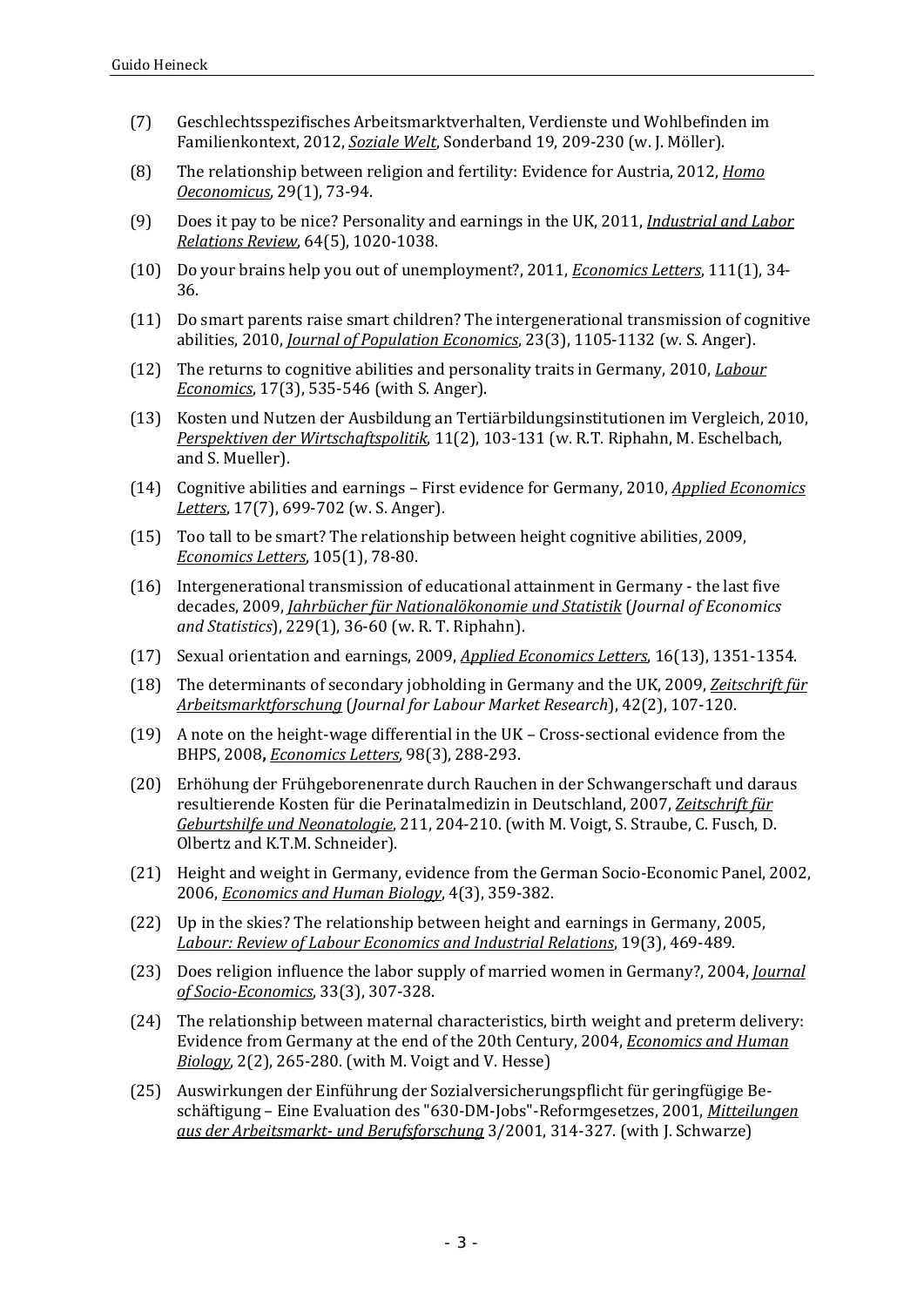# **Discussion Papers and Work in Progress**

- (1) Preschoolers' delay of gratification, skill differentials and early educational outcomes (2018) LIfBi Working Paper No. 79 (w. J. S. Quis and A. Bela)
- (2) Revisiting the causal effect of education on health, in progress (w. J. Lettau)
- (3) Revisiting the causal effect of education on political participation and interest (w. N. Feinauer)
- (4) Revisiting the causal effect of education on subjective well-being (w. S. Elsas)
- (5) Are there causal effects of education on religion? Evidence from the German National Educational Panel Study (in progress)
- (6) Only In the Eye of the Beholder? Attractiveness and Trust, 2015, mimeo.

#### **Publications – Other Publications**

- (1) Returns to education in the life course. Forthcoming in: Becker, R. (Ed.), 2019. Handbook of Sociology of Education (w. M. Gebel).
- (2) Returns to education across the life course in the National Educational Panel Study: Theoretical framework and corresponding survey program (2018). NEPS Survey Paper No. 50 (w. A. Bela, N. Feinauer, M. Gebel, J. Lettau, and K. Mergard).
- (3) Familienpolitik und Erwerbsrückkehr von Müttern Eine Analyse mit Daten des Soziooekonomischen Panels (SOEP), in: Mühling, T., Rost, H. und M. Rupp (Eds.) Berufsrückkehr von Müttern. Lebensgestaltung im Kontext des neuen Elterngeldes, 2013, Opladen: Verlag Barbara Budrich, 103-137 (w. S. Elsas and O. Wölfel).
- (4) Zahlt sich der Doktortitel aus? Eine Analyse zu monetären und nicht-monetären Renditen der Promotion, 2012, in: Huber, Nathalie, Schelling, Anna und Stefan Hornborstel (Eds.), Der Doktortitel zwischen Status und Qualifikation. iFQ-Working Paper No. 12, 85-99. (w. B. Matthes)
- (5) Regionale Typisierung Was Ausbildungsmärkte vergleichbar macht, IAB-Kurzbericht 13/2011. (w. A. Vosseler und C. Kleinert)
- (6) Wie nachhaltig prägen uns politische Systeme? Evidenz aus der zweiten Dekade des Wiedervereinigungsprozesses, 2011, ifo Dresden berichtet 18(2), 13-26. (w. B. Süssmuth)
- (7) Gelernt ist gelernt? Grundkompetenzen von Erwachsenen in Deutschland, 2011, IAB-Kurzbericht 05/2011. (w. O. Wölfel, B. Christoph und C. Kleinert)
- (8) Heineck, G. (2004): Do Catholic women with non-smoking husbands earn less in a second job? - Assorted topics in empirical labor economics, Ph.D.-thesis.
- (9) Kirchgang, religiöses Humankapital und Arbeitsangebot verheirateter Frauen in Deutschland, 2003, in: Heimbach-Steins, M., Kerkhoff-Hader, B., Ploil, E. und Weinrich, I. (Eds.), Genderforschung in Bamberg - Berichte aus der Universität Bamberg, Heft 11, 82-88.
- (10) The impact of introducing social security contributions on "marginal employ-ment" on the labour supply of married women in Germany, 2002, in: Mancellari, A., D. Meyer u. H.-D. Wenzel (Eds.): Problems of economic theory and policy in the transition period, 69-83.
- (11) Keine dramatischen Effekte nach der Reform der geringfügigen Beschäftigung, 2001, DIW-Wochenbericht, 21, 319-325. (with J. Schwarze)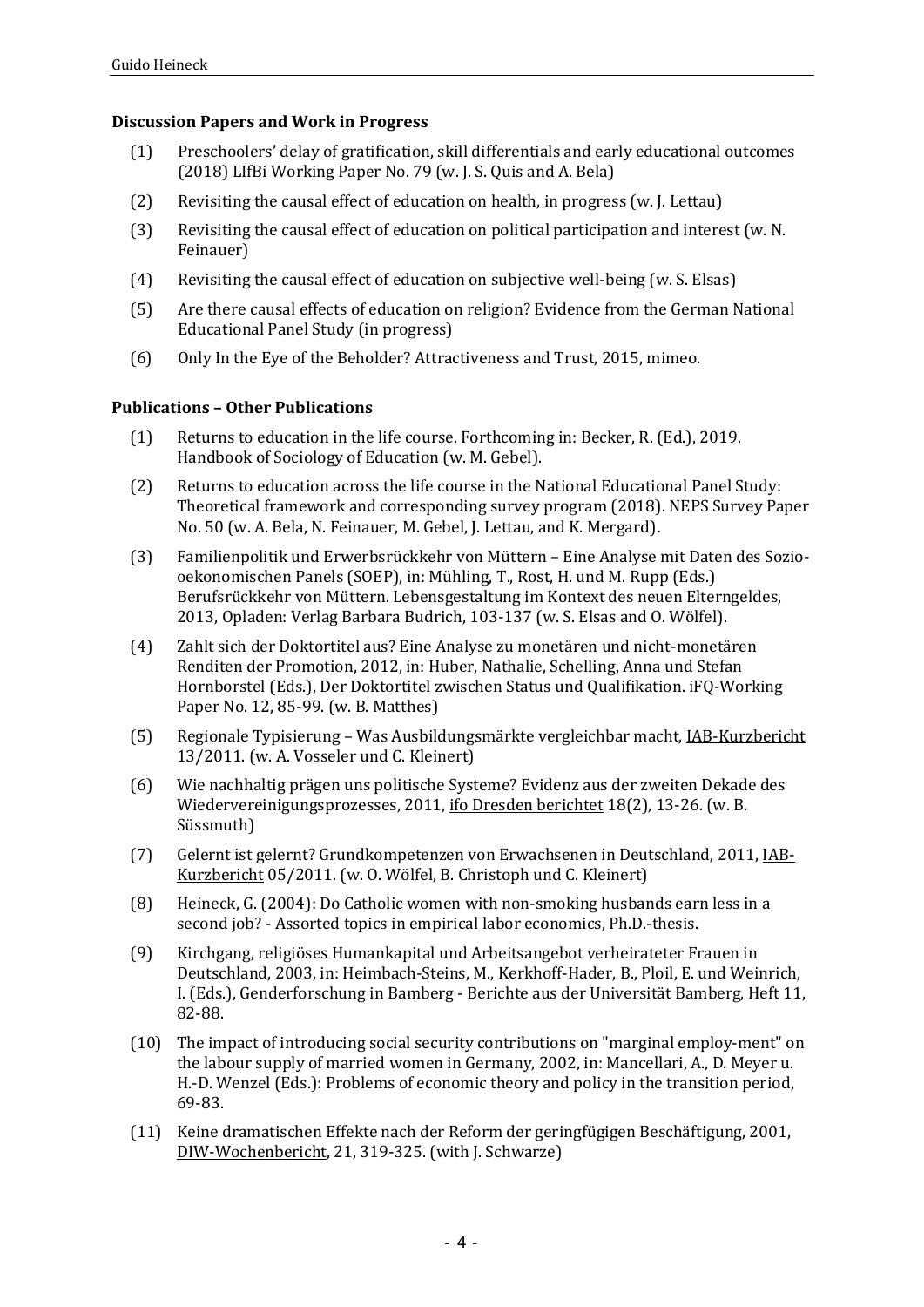(12) Rückgang der Nebenerwerbstätigkeit durch Einführung der Sozialversicherungspflicht wird überschätzt, 1999, DIW-Wochenbericht, 66, 661-666. (with J. Schwarze)

# **Refereeing – Journals**

Applied Economics (2), B.E. Journal of Economic Analysis and Policy, Economics and Human Biology (4), Economics of Education Review (2), Education Economics (3), Empirical Economics, European Journal of Population, European Sociological Review (2), Finnish Economic Papers, Health Economics (2), Homo Oeconomicus, Jahrbuch für Handlungs- und Entscheidungstheorie (Journal of Choice- and Decision Theory), Jahrbücher für Nationalökonomie und Statistik (Journal of Economics and Statistics) (5), Journal of Applied Econometrics, Journal of Development Studies, Journal of Economic Psychology (2), Journal of Ethnic and Migration Studies, Journal of Human Capital (2), Journal of International Migration and Integration, Journal of Institutional and Theoretical Economics, Journal of Population Economics (3), Journal of Public Health, Journal of Socio-Economics, Kyklos, Labour Economics (2), Oxford Economic Papers, Perspektiven der Wirtschaftspolitik, Population Studies, Review of Economics of the Household, Review of Economics and Statistics, Review of Income and Wealth (3), Scandinavian Journal of Economics, Schmollers Jahrbuch (Journal of Applied Social Science Studies), Small Business Economics, WSI-Mitteilungen, Zeitschrift für ArbeitsmarktForschung (Journal for Labour Market Research)

#### **Selected Presentations**

2016:

• Economics Department, University of Mainz, Mainz/ Germany, January.

#### 2015:

- Economics Department, Helmut-Schmidt-University of Hamburg, Hamburg/ Germany, July.
- Economics Department, University of Jyväskylä, Jyväskylä / Finland, May.
- Annual Meeting Scottish Economic Society, Perth / UK, April.
- Annual Meeting Association for the Study of Religion, Economics and Culture, Boston, US, March.

#### 2014:

- Annual Meeting Scottish Economic Society, Perth / UK, April.
- Niedersächsisches Institut für Wirtschaftsforschung (NIW), Hannover / Germany, April.

#### 2013:

- Annual Meeting Royal Economic Society, London / UK, April.
- Annual Meeting Scottish Economic Society, Perth / UK, April.
- Economics Department, University of Marburg, Marburg / Germany, May.
- 5. Meeting Arbeitskreis quantitative Religionsforschung, Düsseldorf, October.

#### 2012:

- Annual Meeting, Austrian Economic Association, Vienna / Austria, May.
- Annual Meeting Scottish Economic Society, Perth / UK, April.
- Economics Department, University of Leipzig, Leipzig / Germany, January.
- Economics Department, University of Munich, Munich / Germany, January.

2011: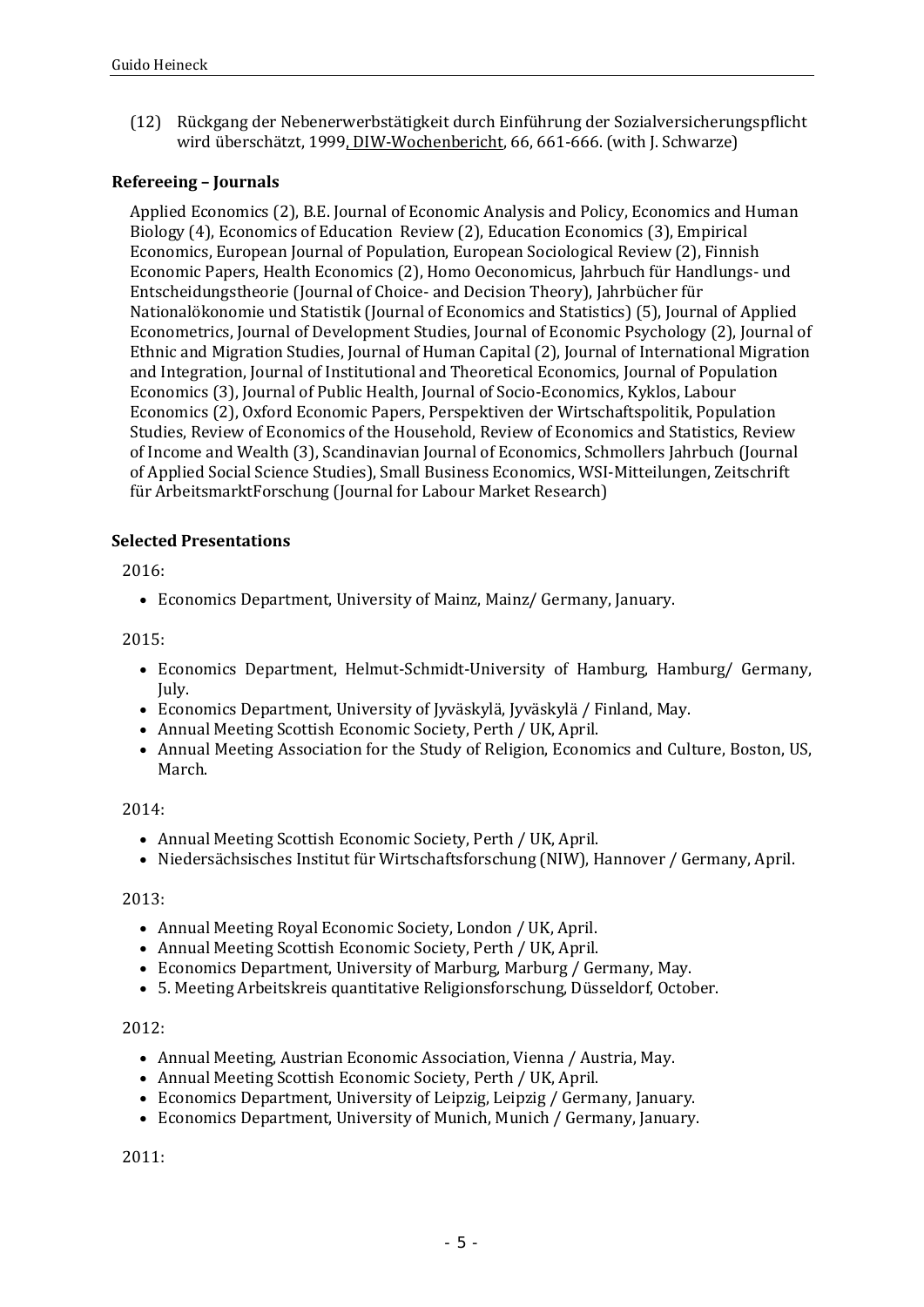- Annual Conference Committee for Economics of Education (Ausschuss für Bildungsökonomie) of the German Economic Association (Vereins für Socialpolitik, Tübingen, Februar), Tübingen / Germany, March.
- Annual Meeting Scottish Economic Society, Perth / UK, April.<br>• Annual Meeting German Economic Association (Verein für Sc
- Annual Meeting German Economic Association (Verein für Socialpolitik), Frankfurt/Main / Germany, September.
- Invited talk at the iFQ Annual Meeting, Berlin / Germany, December.

# 2010:

- Annual Meeting Scottish Economic Society, Perth / UK, April.
- Economics Department, University of Marburg, Marburg / Germany, May.
- Economics Department, University of Paderborn, June.
- International German Socio-Economic Panel User Conference, Berlin, July.
- Annual Study Group Conference, Association of Christian Economists, Cambridge / UK, July.
- 4th CESifo Workshop on Political Economy, Dresden / Germany, November.

#### 2009:

- Annual Meeting American Economic Association, San Francisco / US, January.
- Annual Meeting Society of Labor Economists, Boston / US, May.
- Economics Department, University of Mannheim, Mannheim / Germany, May.
- Biennial British Household Panel Study Research Conference, Colchester, Essex / UK, July.
- Annual Meeting European Association of Labour Economists, Tallinn / Estonia, September

#### 2008:

- Annual Meeting Scottish Economic Society, Perth / UK, April.
- Annual Meeting, Austrian Economic Association, Vienna / Austria, May.
- Annual Conference European Society for Population Economics, London / UK, June.
- Annual Meeting European Association of Labour Economists, Amsterdam / Netherlands, September
- Annual Meeting German Economic Association (Verein für Socialpolitik), Graz / Austria, September.

#### 2007:

- Annual Conference Committee for Population Economics (Ausschuss Bevölkerungsökonomik) of the German Economic Association (Verein für Socialpolitik), Freinsheim / Germany, February.
- Annual Meeting Scottish Economic Society, Perth / UK, April.
- Annual Meeting Society of Labor Economists, Chicago / US, May.
- Annual Conference European Society for Population Economics, Chicago / US, June.
- Annual Meeting European Association of Labour Economists, Oslo/ Norway, September.
- Annual Meeting German Economic Association (Verein für Socialpolitik), Munich / Germany, October.
- Annual Meeting Association for the Study of Religion, Economics and Culture, Tampa FL / USA, November.

#### 2006:

- Annual Meeting Scottish Economic Society, Perth / UK, April.
- Biennial Meeting German Psychological Society, Nuremberg / Germany, September.
- Annual Meeting European Association of Labour Economists, Prague / Czech Republic. September.
- Economics of Religion Workshop, Granada / Spain, November.